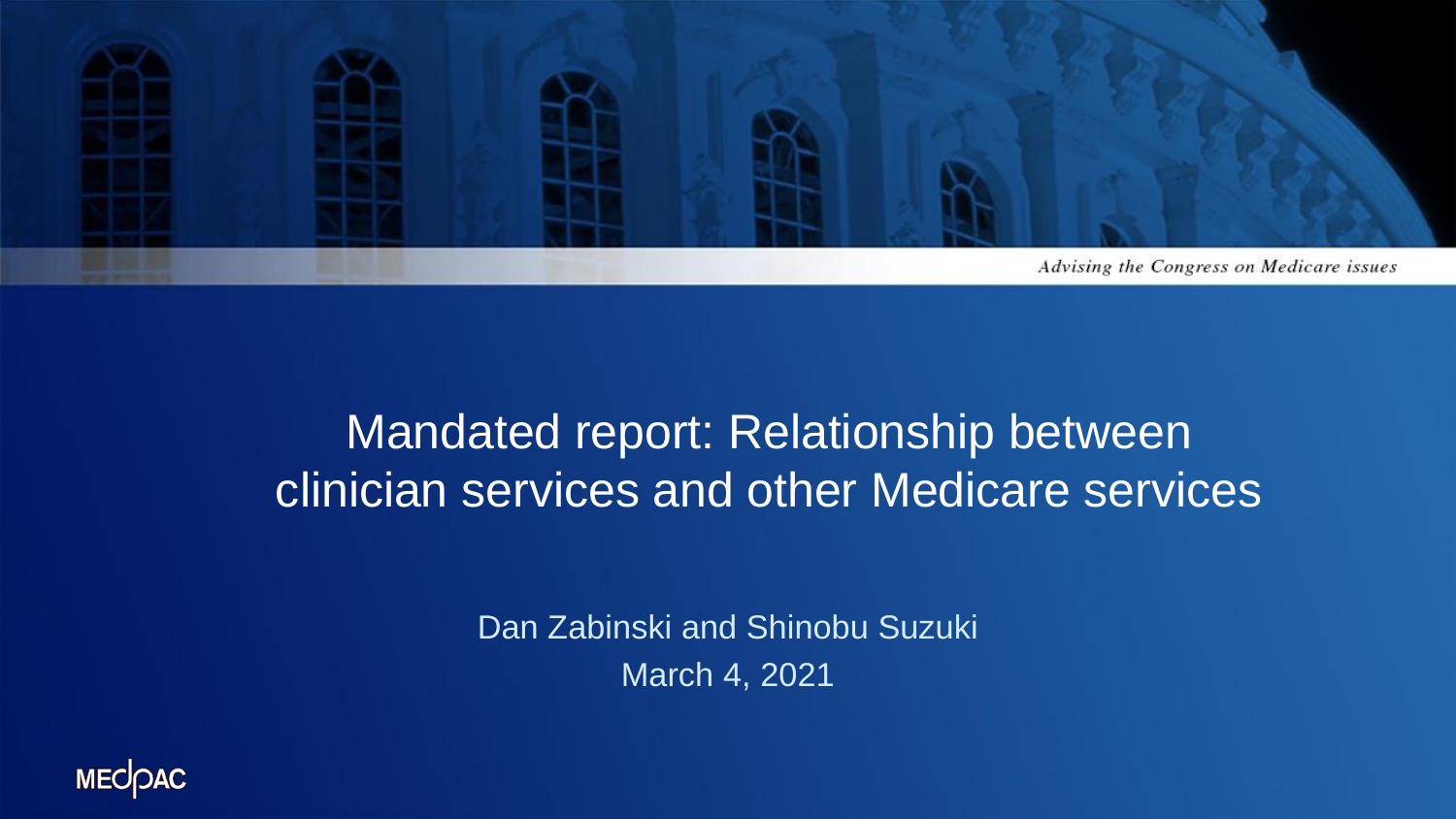#### Mandated reports on relationship between clinician and total Parts A, B, and D services

- Required under Section 101(a)(3) of MACRA
- **EXTE: Clinician services: Services provided by physicians and** other health professionals
- Published initial report June 2017
- Final report due July 1, 2021

Note: MACRA (Medicare Access and CHIP Reauthorization Act of 2015).

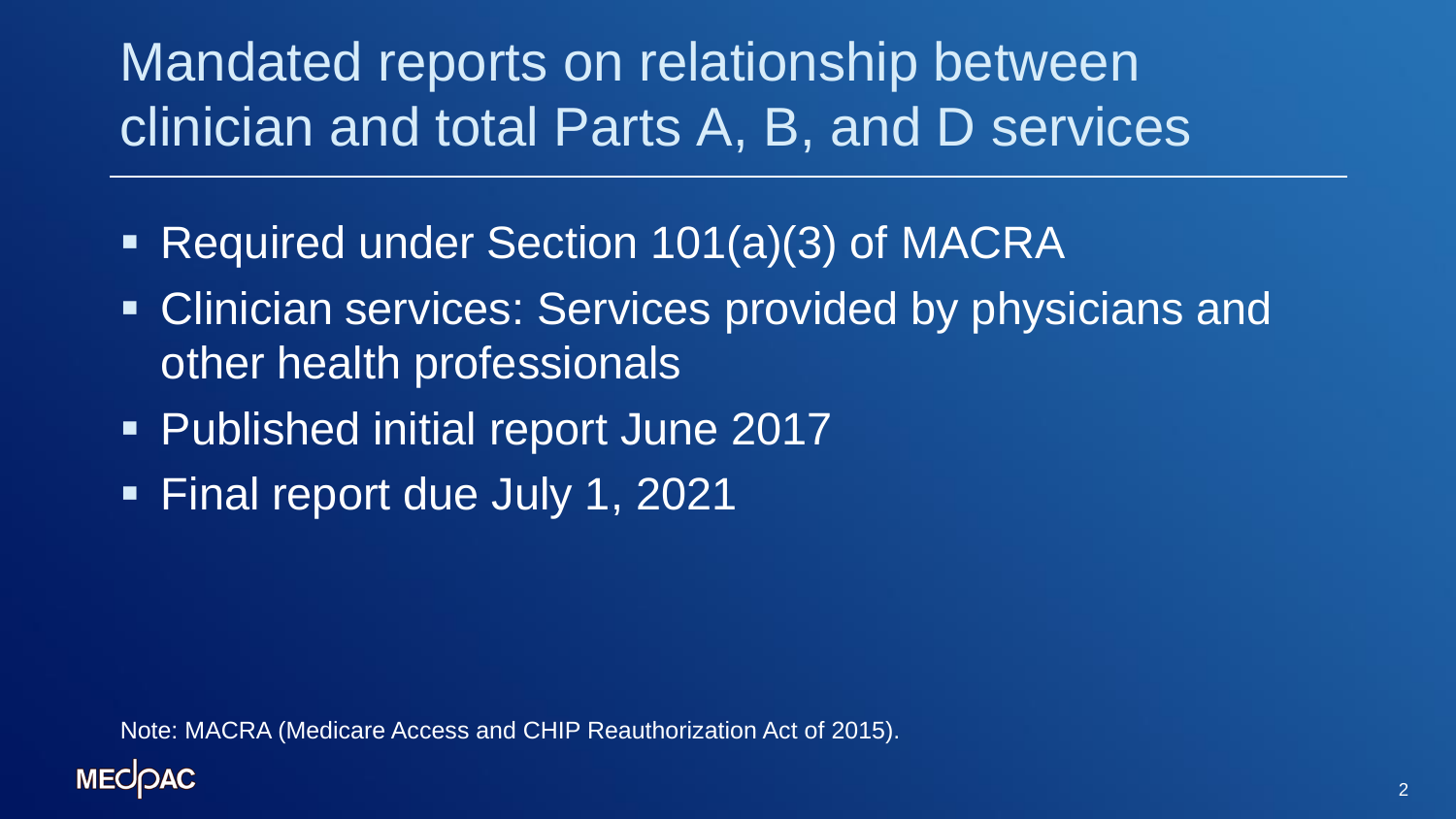#### **Overview**

- Analysis has two broad parts
	- Relationship between clinician services and nonclinician Part A and Part B services
	- Relationship between clinician services and Part D drugs
- Correlation is a key concept
	- Positive correlation: Clinician services and nonclinician Part A, B, and D services are complements
	- Negative correlation: Clinician services and nonclinician Part A, B, and D services are substitutes

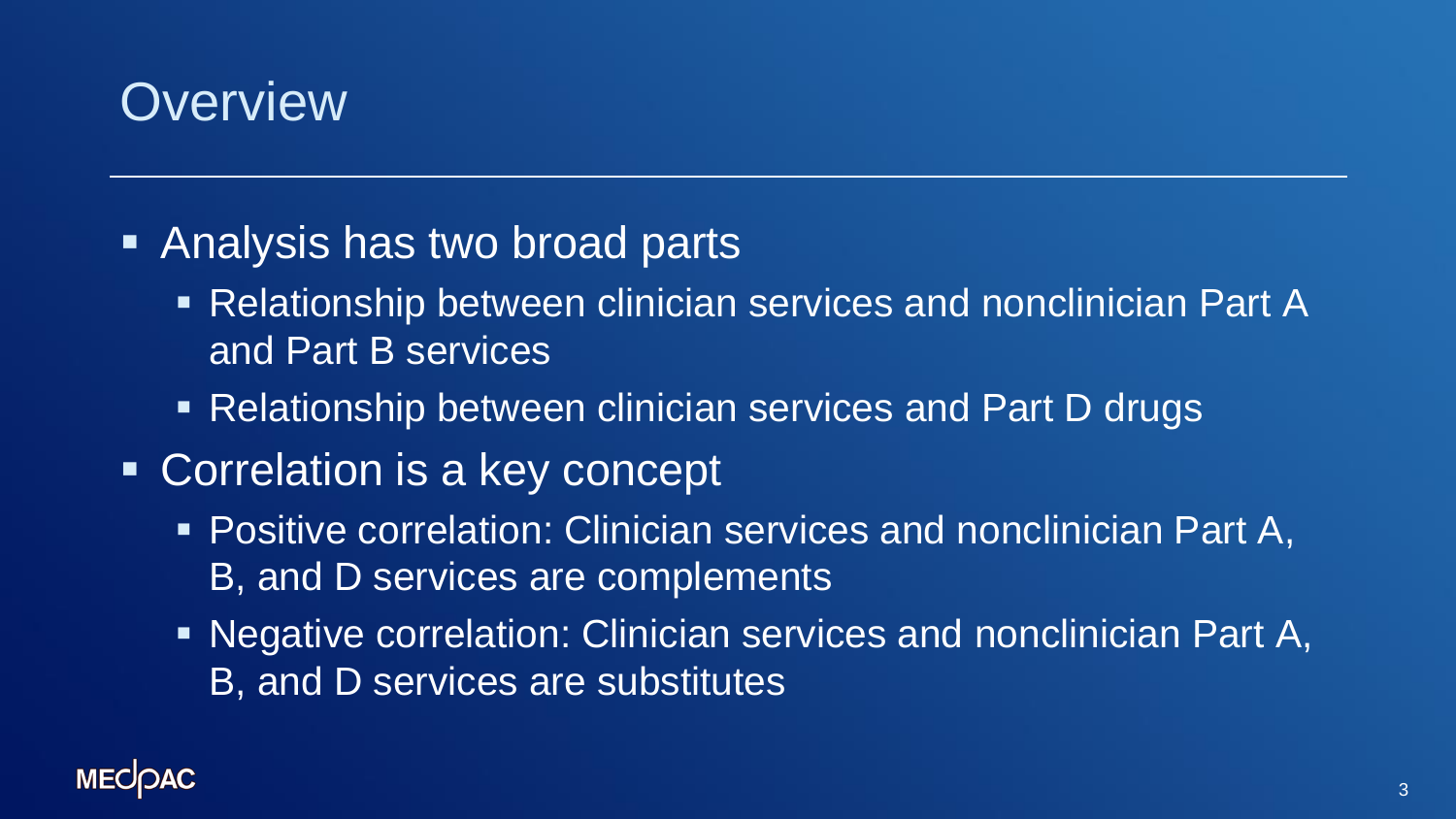#### Program spending and service use are different measures

- **Program spending: Monetary outlays by Medicare** 
	- Differences in prices, demographics, and health status can cause spending to differ between regions or years
- Service use: Reflects volume and service intensity
	- Based on spending
	- Remove effects of differences in prices, demographics, and health status

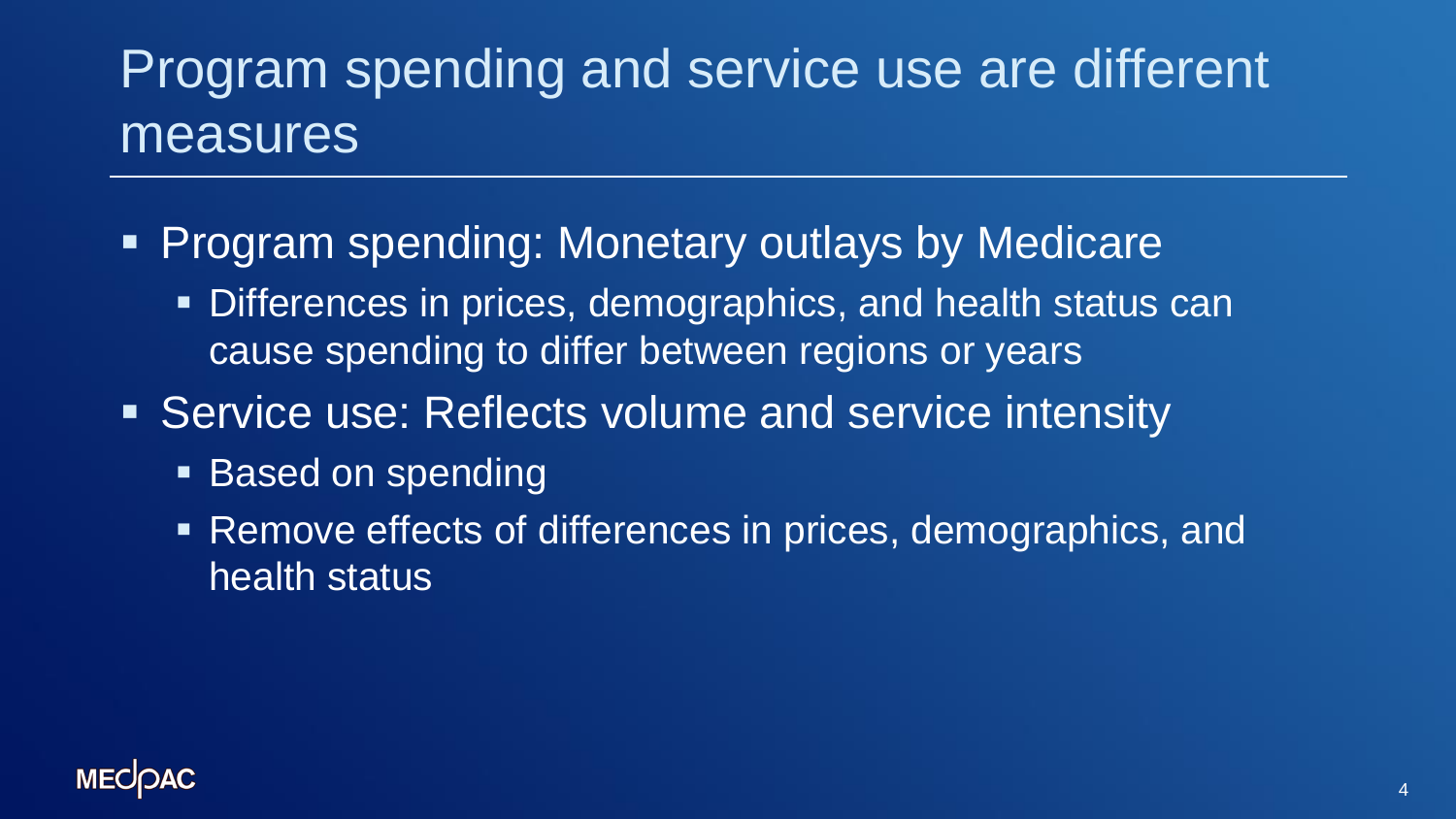#### Unit of analysis

- **Example 2 Limited analysis to FFS beneficiaries** 
	- **Excluded MA enrollees**
	- MACRA directs us to evaluate Parts A, B, and D; not Part C
- **Evaluated how relationship between clinician and** nonclinician services changed over time at the national level
- **Evaluated relationship between clinician and nonclinician** services at a point in time at the level of 'MedPAC units'
- 484 MedPAC units, based on MSAs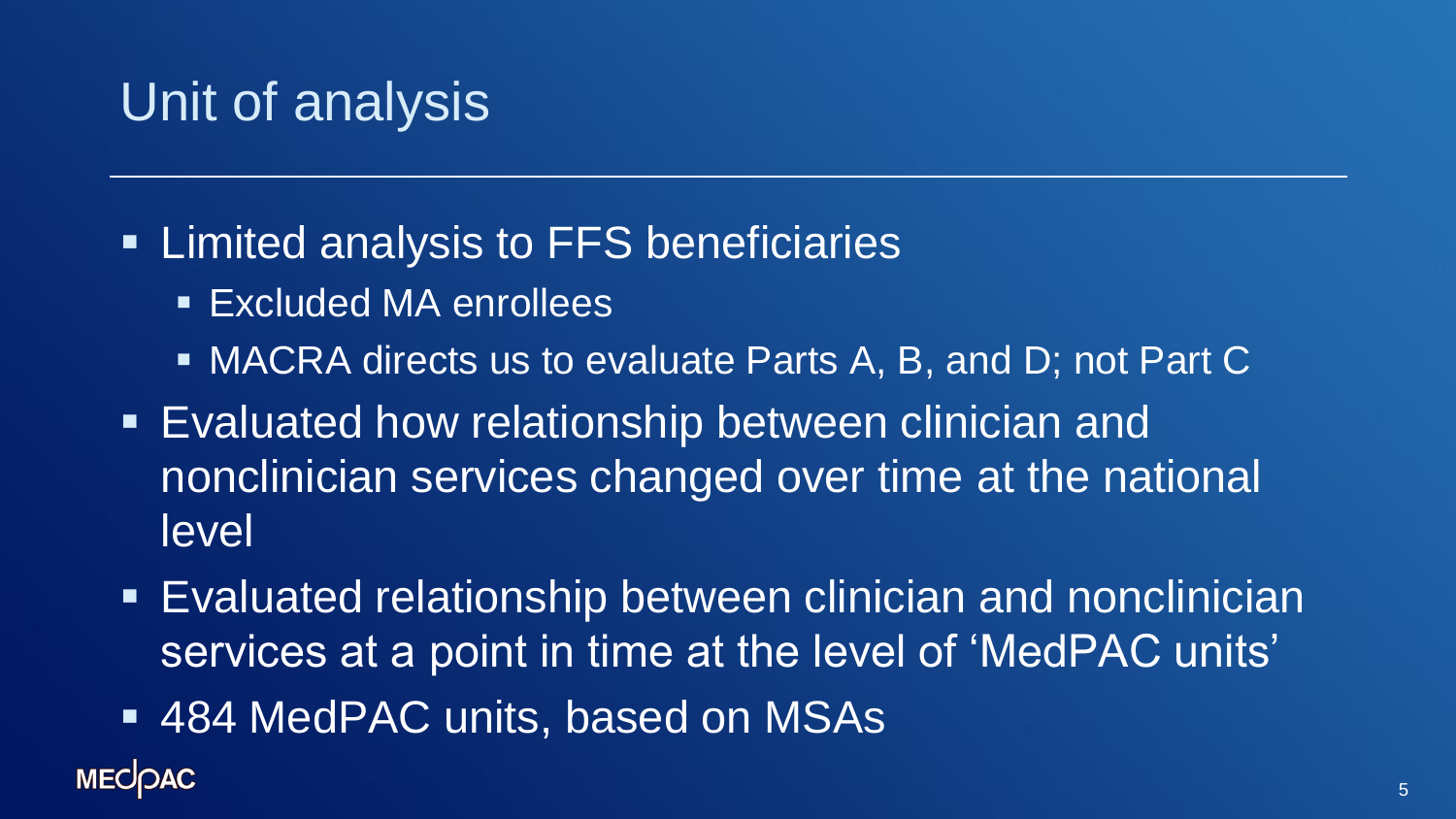#### Share of program spending on clinician services fluctuated, 2009-2019



- Service use more meaningful than unadjusted spending
	- Spending affected by prices, demographics, and health status
	- During 2009-2019, updates to clinician payment rates smaller than updates in other

Source: Reports from the Medicare Trustees, 2019 and 2020.

**MECOAC** 

Data are preliminary and subject to change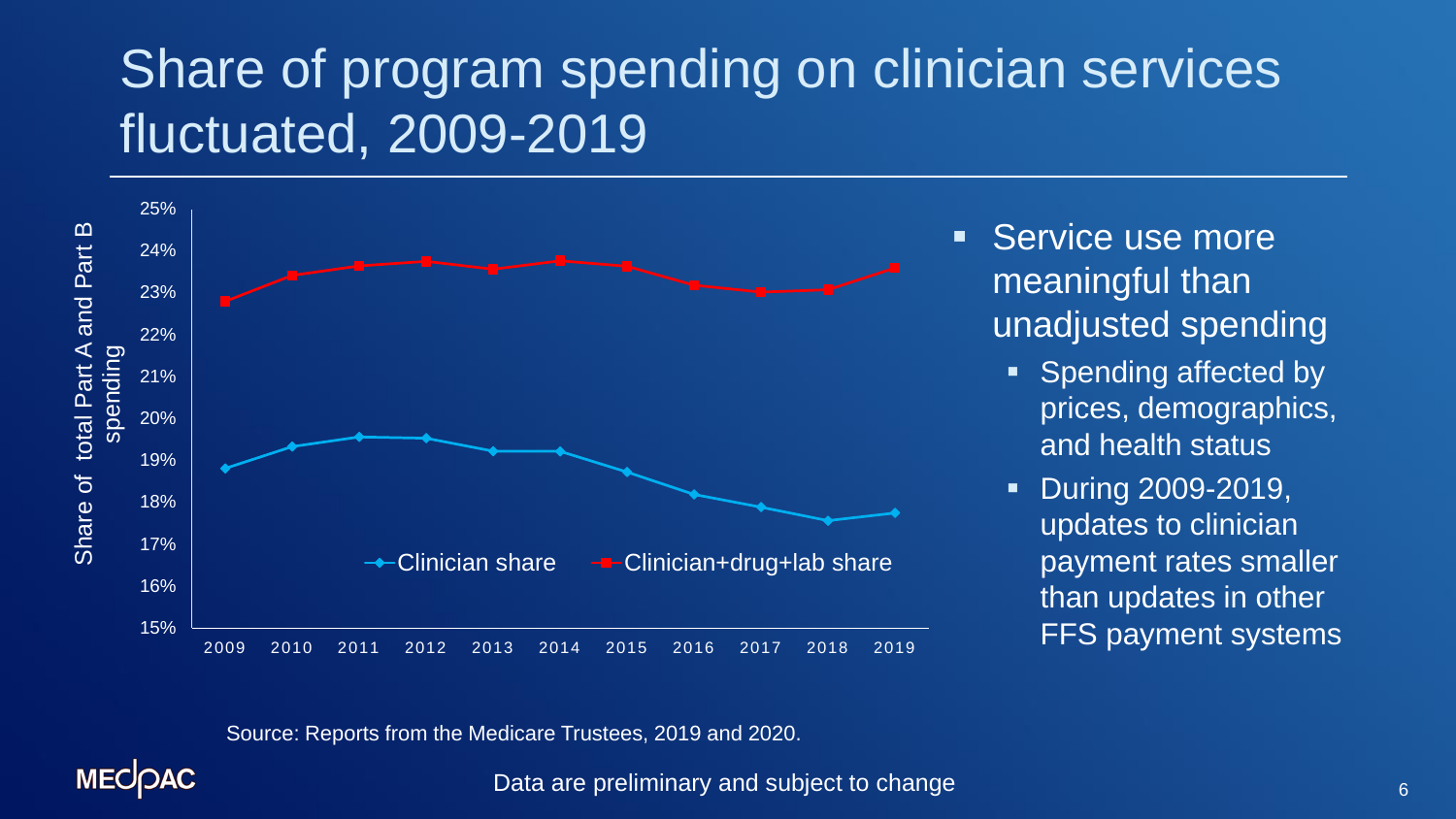#### Use of clinician services as a percent of all Part A and Part B services

- Estimated service use in FFS Medicare in 2013 and 2018
- Use of clinician services as a share of all Part A and Part B services decreased slightly
	- $\overline{24.3\%}$  in 2013
	- $\overline{23.8\%}$  in 2018

Source: Master Beneficiary Summary files and Medicare Provider and Review files, 2013 and 2018



Data are preliminary and subject to change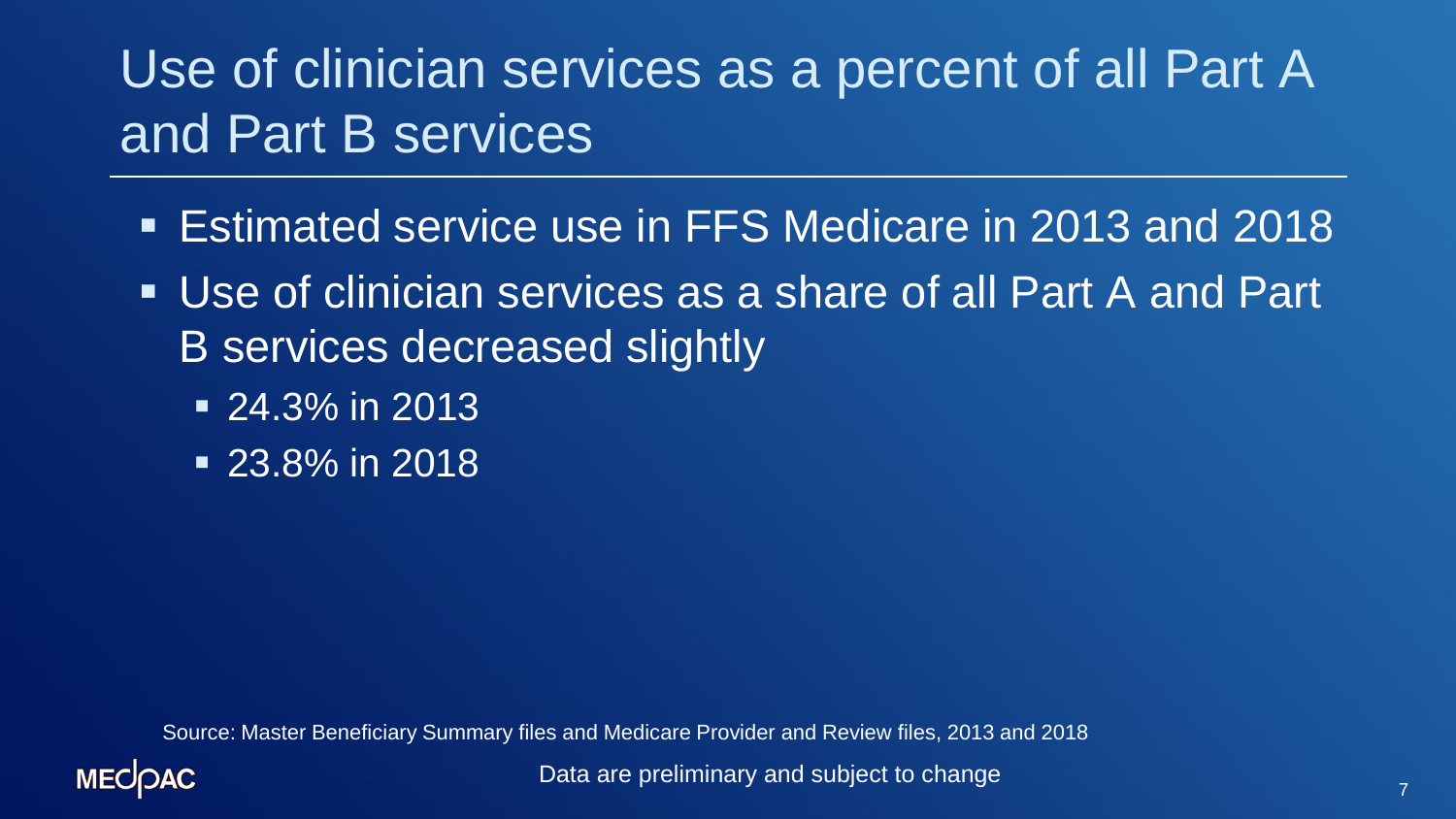#### Change in use of clinician services and nonclinician Part A and Part B services

- **For geographic units, evaluated correlation between** 
	- **Percent change over 2013-2018 in use of clinician services** and
	- Percent change over 2013-2018 in use of nonclinician Part A and Part B services
- **EXECTE: Correlation is nearly nonexistent** 
	- Coefficient on percent change in clinician services was 0.001
	- R-squared from regression was .01

Source: Master Beneficiary Summary files and Medicare Provider and Review files, 2013 and 2018

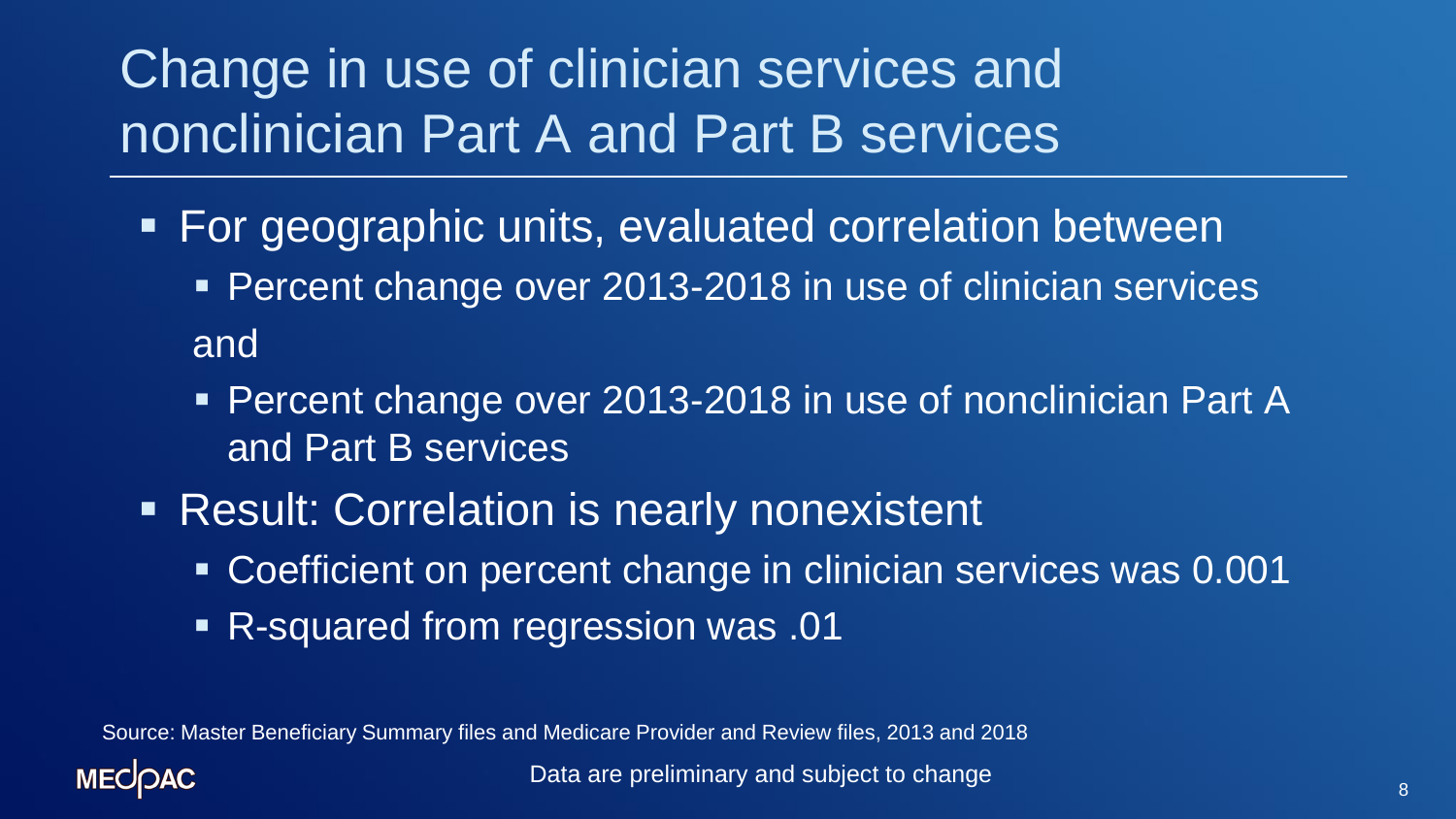#### Change in use of clinician services vs. use of nonclinician services



Percent change, clinician services, 2013-2018

Source: Master Beneficiary Summary files and Medicare Provider and Review files, 2013 and 2018



Data are preliminary and subject to change 9 and 9 and 9 and 9 and 9 and 9 and 9 and 9 and 9 and 9 and 9 and 9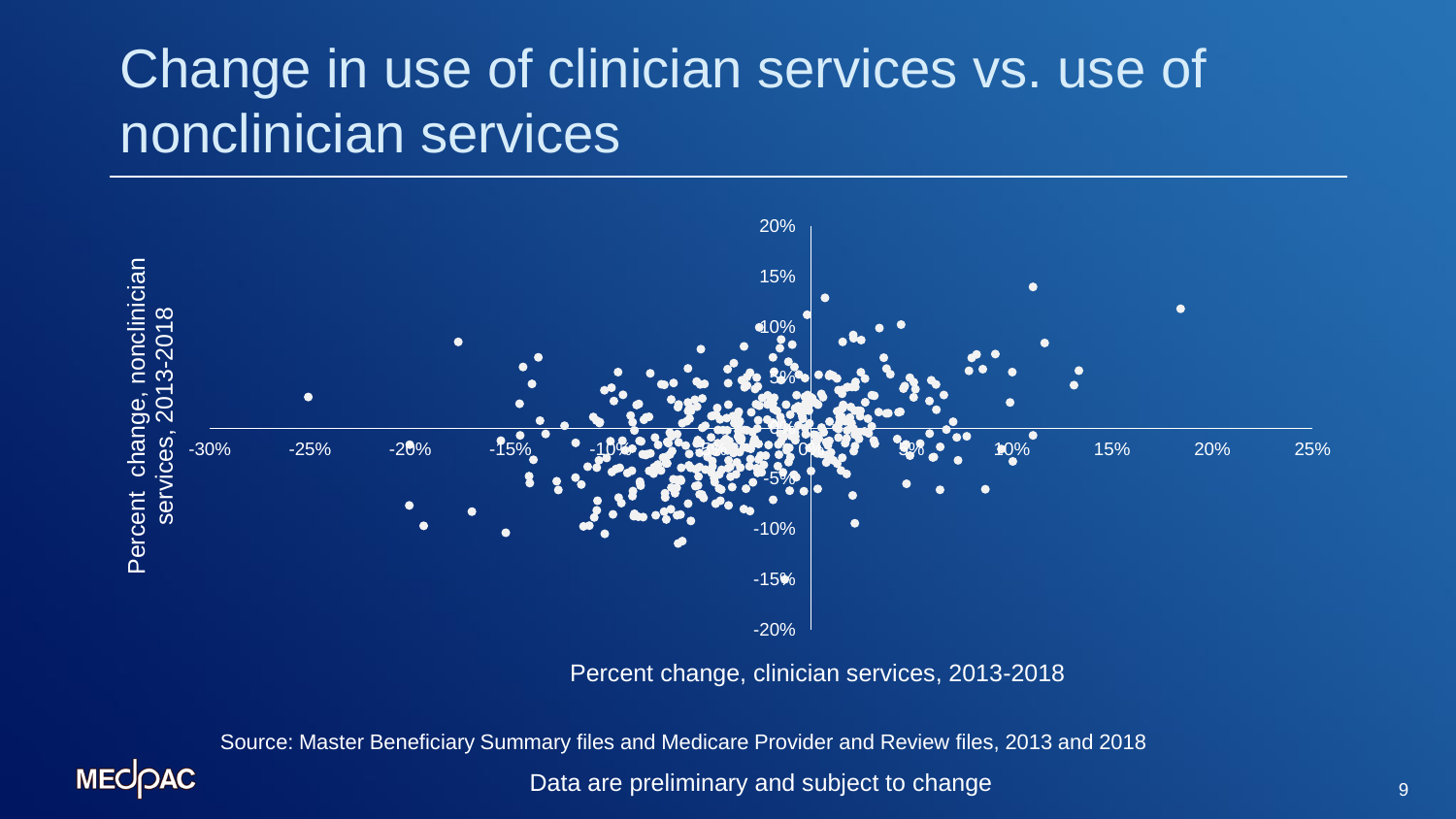#### Compare use of clinician services to use of nonclinician Part A and Part B services, 2018

- For geographic units, evaluated correlation between
	- **Per capita use of clinician services in 2018 and**
	- Per capita use of nonclinician Part A and Part B services in 2018
- **EXIGHT Slight negative correlation** 
	- Coefficient on use of clinician services was -0.15 (p=.07)
	- **R-squared from regression was .01**
	- **EXELGO Progence Indicates little of variation in use of nonclinician** services explained by differences in use of clinician services

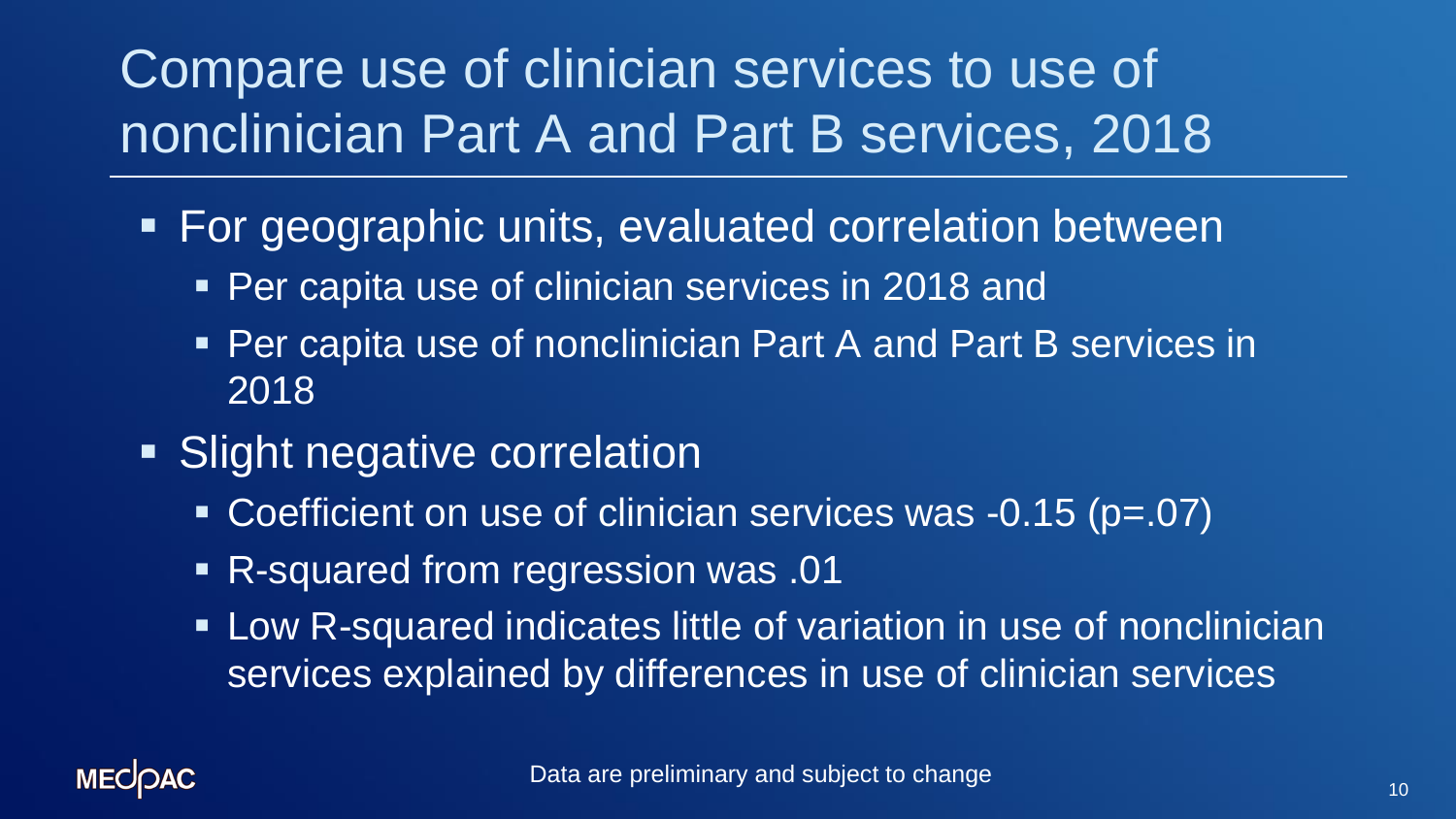#### Use of clinician services vs. use of nonclinician services, 2018



Source: Master Beneficiary Summary file and Medicare Provider and Review file, 2018**MECOAC** 

Data are preliminary and subject to change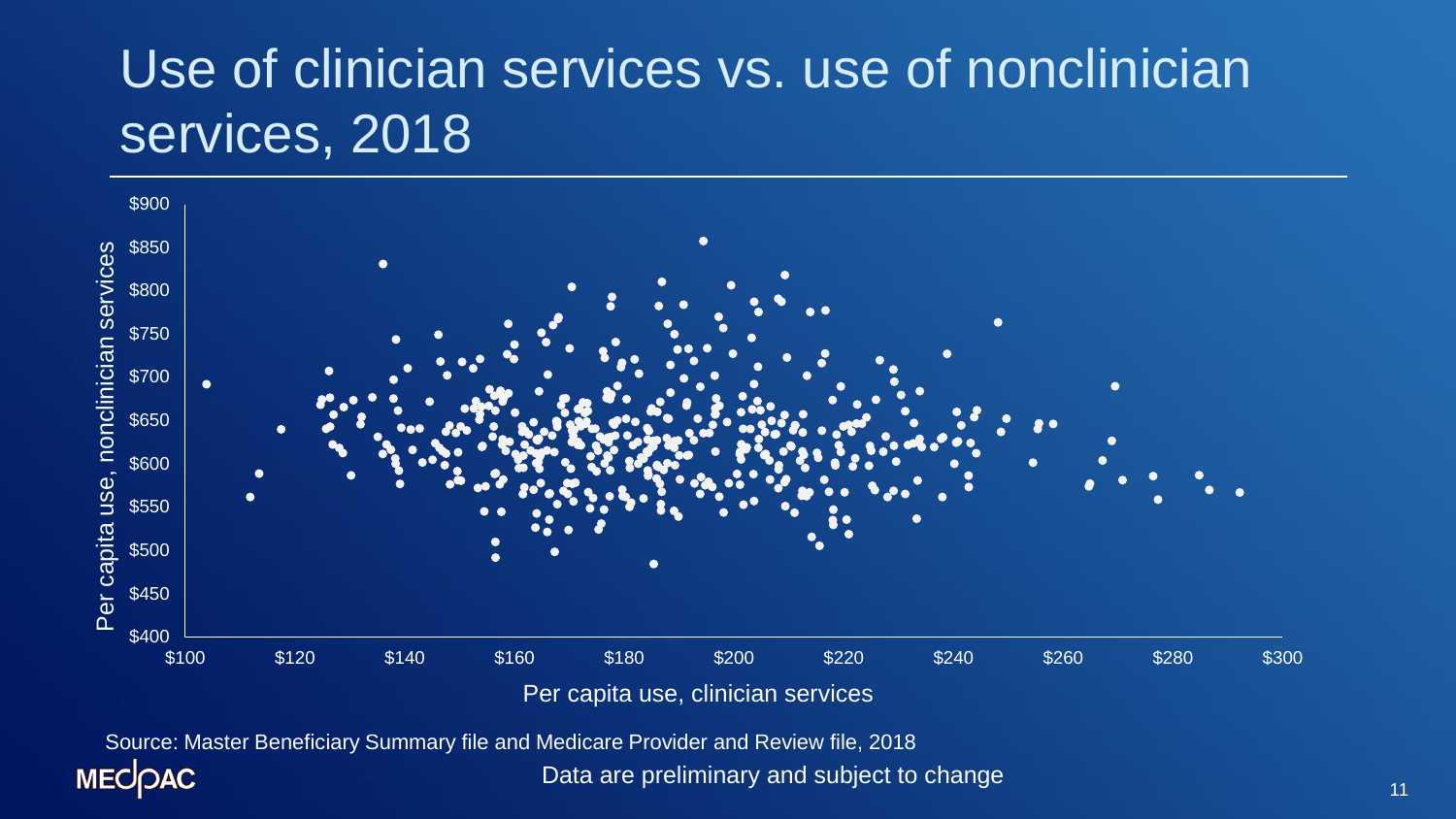# Clinician services and Part D drugs: Data and methods

- Study limited to a subset of FFS beneficiaries enrolled in Part D
- Drug use is gross spending adjusted for differences in:
	- Demographic characteristics
	- **EXTE:** Health status (prescription drug hierarchical condition categories)
- **EXALERE** Analysis of correlation between clinician service use and Part D drug use across geographic units

Note: FFS (fee-for-service).

Source: Gross drug spending includes payments for ingredient costs, dispensing fees, and sales taxes, before accounting for postsale rebates and discounts.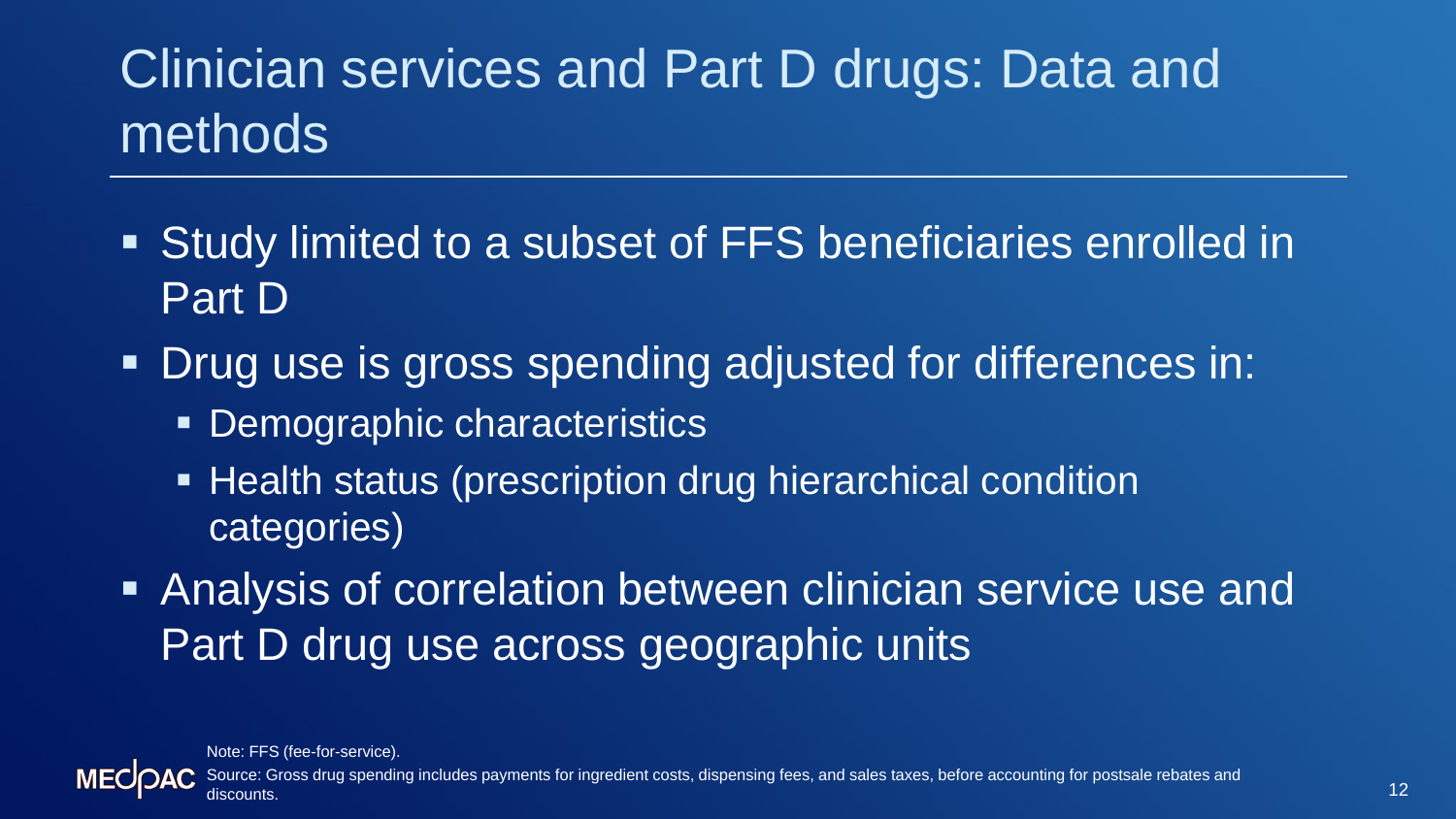# Clinician services and Part D drugs: 2013 vs. 2018 study population

|                                                                                                | 2013 | 2018 |
|------------------------------------------------------------------------------------------------|------|------|
| FFS beneficiaries in stand-alone drug plans, millions                                          | 24.2 | 27.2 |
| % of FFS beneficiaries                                                                         | 61%  | 67%  |
| % of all Part D enrollees (remainder in MA-PD plans)                                           | 64%  | 58%  |
| Changes in Part D enrollment patterns<br>More FFS beneficiaries covered under Part D<br>$\Box$ |      |      |

- Smaller share in stand-alone drug plans
- Somewhat different demographics in 2018 compared with 2013
	- 18% are under 65 disabled (vs. 22% in 2013)
	- 31% receive the low-income subsidy (vs. 38% in 2013)

**Data are preliminary and subject to change**.

**MECOAC** Note: FFS (fee-for-service), MA-PD (Medicare-Advantage prescription drug [plan]). Source: MedPAC analysis of Medicare Part D denominator files from CMS.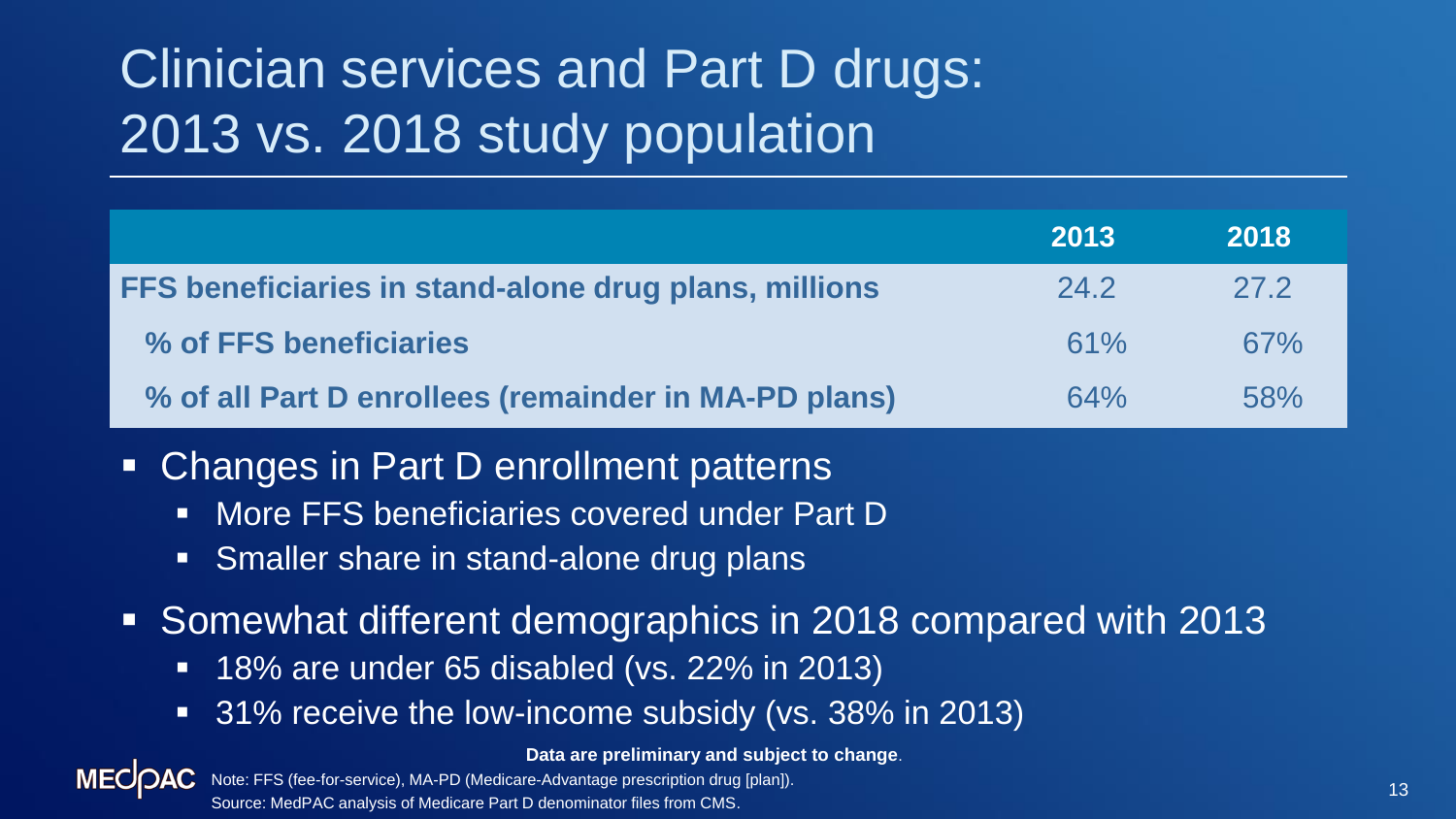#### Clinician services and Part D drugs: Per capita spending growth diverged after 2013

|                               | Per capita<br>spending | <b>Cumulative growth</b> |       |
|-------------------------------|------------------------|--------------------------|-------|
|                               | 2008                   | 2008-2013 2013-2018      |       |
| <b>Clinician</b><br>services* | \$1,836                | 12%                      | $1\%$ |
| Part D drugs**                | \$2,805                | 10%                      | 26%   |

#### Growth in Part D spending

- 2008-2013: mostly due to increase in the number of prescriptions filled
- 2013-2018: mostly due to higher prices

\* Average physician fee schedule payments for all FFS beneficiaries.

\*\* Average gross drug spending for FFS beneficiaries enrolled in PDPs.

#### **Data are preliminary and subject to change**

Note: FFS (fee-for-service), PDP (prescription drug plan).



Source: MedPAC based on Table IV.B2 of the annual report of the Boards of Trustees of the Medicare trust funds for 2016 and the annual report of the Boards of Trustees of the Medicare trust funds for 2020, and Part D prescription drug event data and denominator files from CMS. Gross drug spending includes payments for ingredient costs, dispensing fees, and sales taxes, before accounting for postsale rebates and discounts.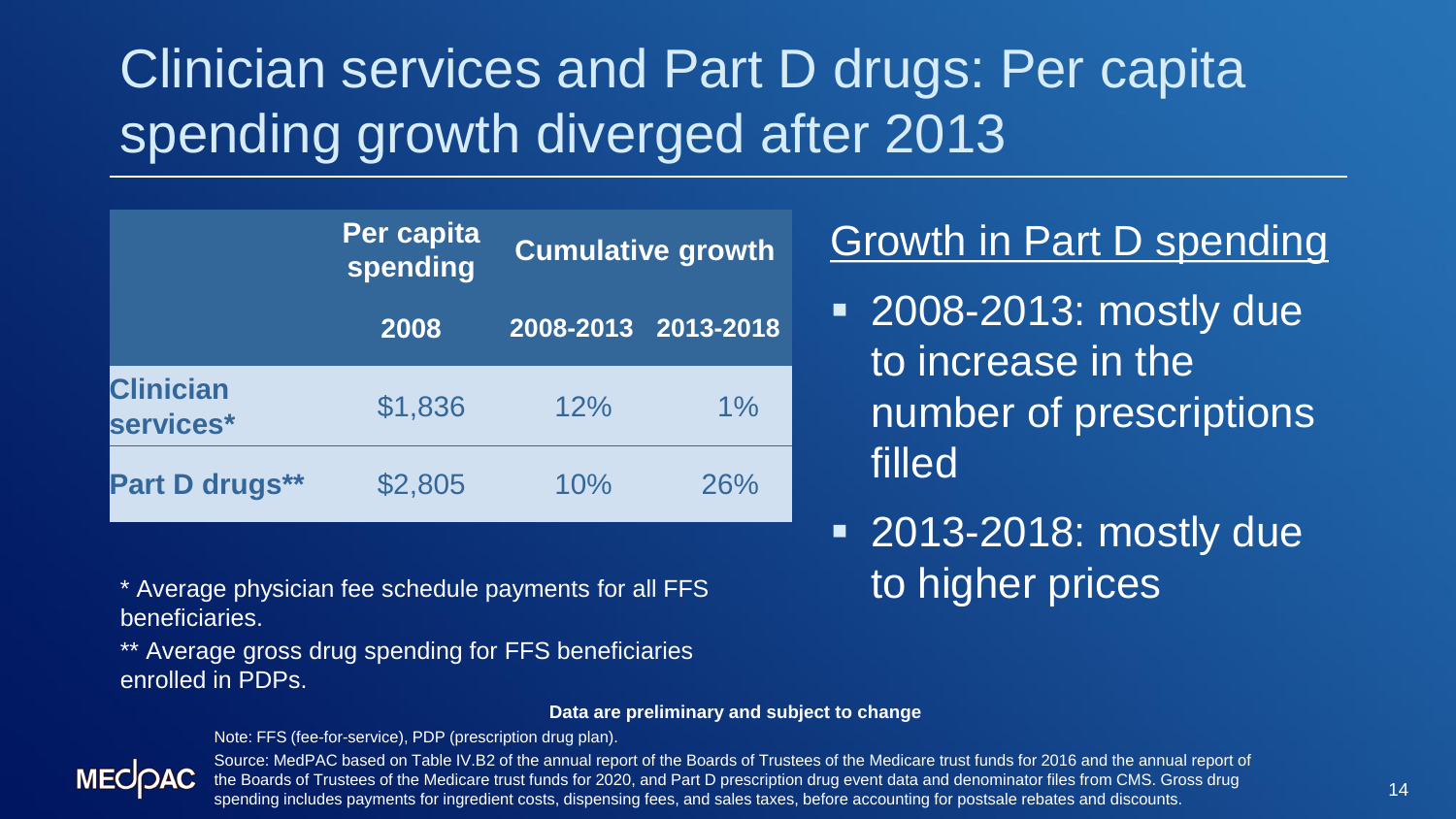# Positive relationship between clinician services and Part D drug use

- **Prescription drug use varied less than clinician service use**
- Weak positive correlation between changes in clinician service use and prescription drug use between 2013 and 2018
	- Coefficient of 0.36 (*R-squared* = *0.08*)
- Modest positive correlation between levels of clinician service use and prescription drug use
	- 2013: coefficient of 0.3 (*R-squared* = *0.24*)
	- 2018: coefficient of 0.35 (*R-squared* = 0.22)

**Data are preliminary and subject to change**

Source: MedPAC analysis of Medicare Master Beneficiary Summary Files, the Medicare Provider and Review files, Part D prescription drug event data, and denominator files from CMS.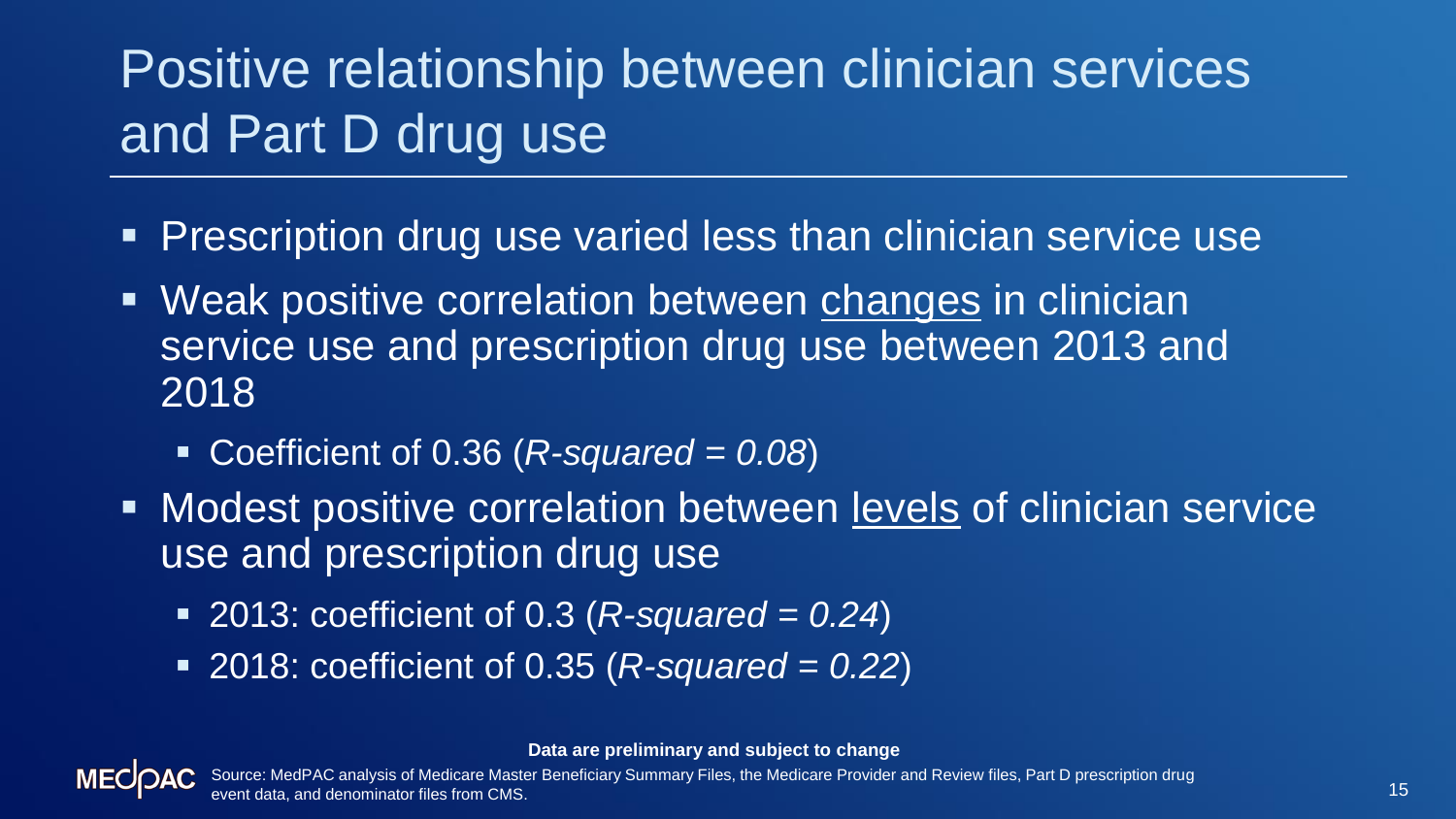#### Key takeaways

- **Eindings suggest clinician services are:** 
	- Neither clear complements to nor substitutes for other Parts A and B services
	- Modest complements to Part D drugs
- Caveats:
	- Correlation (or no correlation) between service use does not prove or disprove causality
	- Findings are aggregate results and may not represent any individual circumstances or specific geographic areas